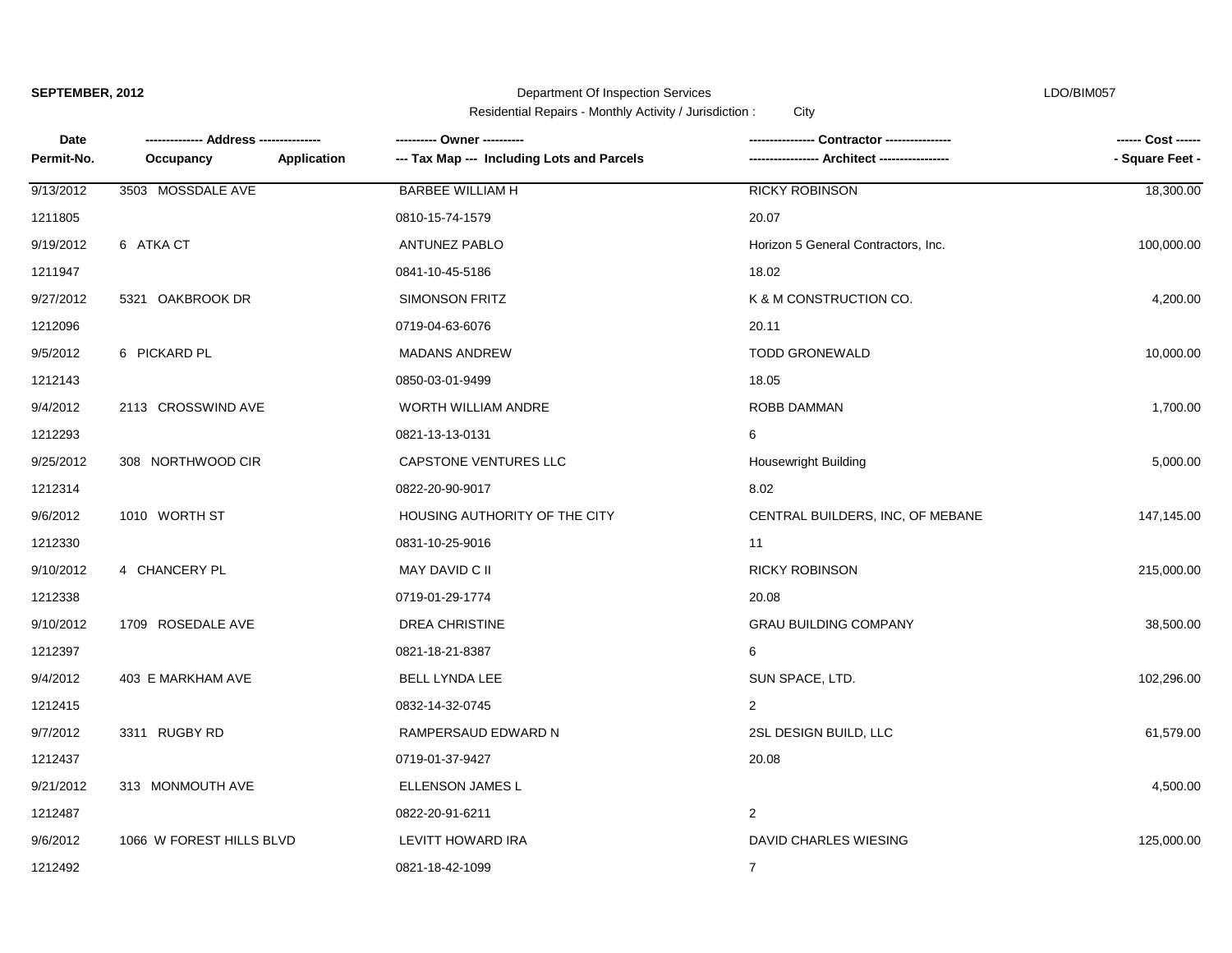### Department Of Inspection Services LDO/BIM057

| <b>Date</b> |                       |                    | ---------- Owner ----------                | Contractor ----------------        | ------ Cost ------ |
|-------------|-----------------------|--------------------|--------------------------------------------|------------------------------------|--------------------|
| Permit-No.  | Occupancy             | <b>Application</b> | --- Tax Map --- Including Lots and Parcels | Architect ----------------         | - Square Feet -    |
| 9/12/2012   | 4640 ANGIER AVE       |                    | MORECRAFT STUART JOHN                      |                                    | 1,000.00           |
| 1212509     |                       |                    | 0759-01-26-1609                            | 18.05                              |                    |
| 9/10/2012   | 608 N MAPLE ST        |                    | HABITAT FOR HUMANITY OF DURHAM             | HABITAT FOR HUMANITY OF DURHAM CO. | 67,000.00          |
| 1212512     |                       |                    | 0831-11-55-4916                            | 10.01                              |                    |
| 9/10/2012   | 212 OLD FOX TRL       |                    | BOYD BRIAN A                               | CAROLINA YARDBARNS, LLC            | 3,324.00           |
| 1212523     |                       |                    | 0719-04-60-8645                            | 20.11                              |                    |
| 9/13/2012   | 3913 CHIPPENHAM RD    |                    | VAN LANDINGHAM KEVAN EPES SR               | Pruitt Building Co.                | 28,200.00          |
| 1212525     |                       |                    | 0719-01-08-2605                            | 20.08                              |                    |
| 9/26/2012   | 2702 INDIAN TRL       |                    | SAYE TERRIO                                |                                    | 14,900.00          |
| 1212540     |                       |                    | 0812-08-88-1285                            | 4.01                               |                    |
| 9/5/2012    | 2116 ENGLEWOOD AVE    |                    | TURNBULL JENNIFER                          | TRINITY DESIGN BUILD INC           | 76,636.00          |
| 1212544     |                       |                    | 0822-13-14-6707                            | 4.01                               |                    |
| 9/6/2012    | 1023 GLORIA AVE       |                    | <b>BALLA JOSEPH</b>                        | CAROLINA CUSTOM BUILDERS           | 32,656.00          |
| 1212545     |                       |                    | 0822-19-60-5037                            | 8.02                               |                    |
| 9/12/2012   | 119 W LYNCH ST        |                    | <b>HOLLIMAN WOODROW</b>                    | LEE ERICKSON                       | 15,000.00          |
| 1212546     |                       |                    | 0832-17-01-9428                            | $\overline{2}$                     |                    |
| 9/5/2012    | 105 REGIMENT WAY      |                    | AGUDA GENEVIEVE                            | Artfulstone Work                   | 20,000.00          |
| 1212547     |                       |                    | 0802-02-77-9812                            | 17.06                              |                    |
| 9/6/2012    | 3724 DARWIN RD        |                    | ROMACH ANDREW N                            | CHAPEL HILL CONSTRUCTION           | 22,700.00          |
| 1212558     |                       |                    | 0719-01-08-8193                            | 20.08                              |                    |
| 9/3/2012    | 2022 WILSON ST        |                    | PAGLIARULO ANNE                            | ROCKLAND CONSTRUCTION              | 14,550.00          |
| 1212568     |                       |                    | 0822-09-26-3185                            | 4.01                               |                    |
| 9/3/2012    | 1410 FALLING STAR WAY |                    | JONES BRANDON ANTHONY                      |                                    | 7,640.00           |
| 1212582     |                       |                    | 0852-03-44-8106                            | 18.04                              |                    |
| 9/3/2012    | 418 VIVALDI DR        |                    | TAKLA ATEF A                               |                                    | 3,500.00           |
| 1212583     |                       |                    | 0825-03-41-3881                            | 16.03                              |                    |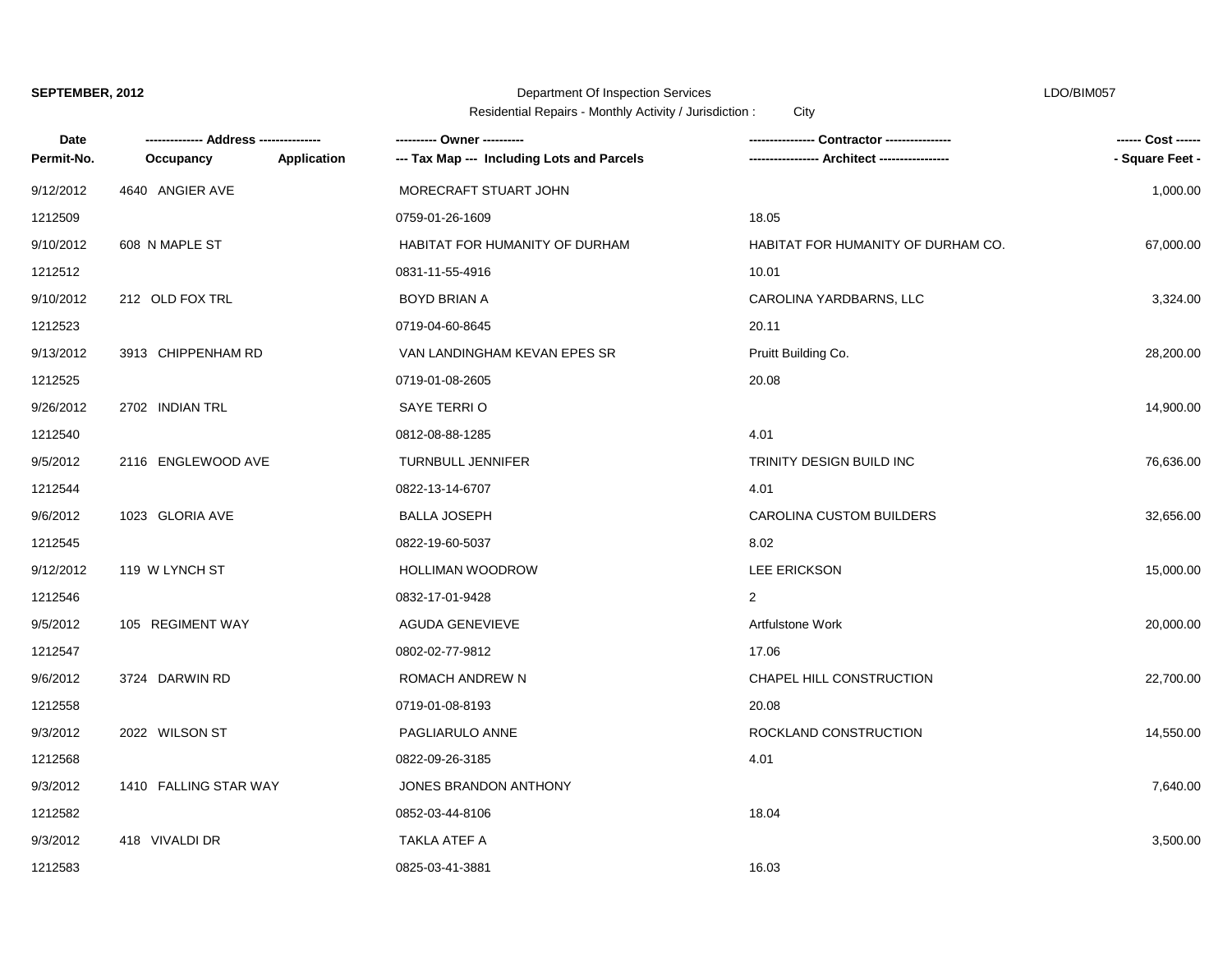# Department Of Inspection Services LDO/BIM057

| <b>Date</b> | -------------- Address --------------- |             | ---------- Owner ----------                |                                           | ------ Cost ------ |
|-------------|----------------------------------------|-------------|--------------------------------------------|-------------------------------------------|--------------------|
| Permit-No.  | Occupancy                              | Application | --- Tax Map --- Including Lots and Parcels | --- Architect ------------------          | - Square Feet -    |
| 9/3/2012    | 2207 CHAPEL HILL RD                    |             | ORPHANIDES ANDREAS K                       | HARGROVE, PHIL                            | 11,200.00          |
| 1212591     |                                        |             | 0821-13-02-7949                            | 6                                         |                    |
| 9/3/2012    | 5201 TAHOE DR                          |             | <b>BEALE ALLEN</b>                         | <b>GARUDA CUSTOM DECKS</b>                | 5,450.00           |
| 1212594     |                                        |             | 0728-01-39-5409                            | 20.12                                     |                    |
| 9/5/2012    | 1202 CALVANDER CT                      |             | D R HORTON INC-TORREY                      | HORTON, D.R., INC.-TORREY                 | 1,900.00           |
| 1212597     |                                        |             | 0834-04-70-1725                            | 17.08                                     |                    |
| 9/5/2012    | 2618 PICKETT RD                        |             | <b>TAYLOR STEVEN MYER</b>                  | MVP Designs & Structures dba Archadeck of | 19,100.00          |
| 1212600     |                                        |             | 0811-19-50-9295                            | Raleigh/Durham<br>20.17                   |                    |
| 9/10/2012   | 412 N HYDE PARK AVE                    |             | HABITAT FOR HUMANITY OF DURHAM             | HABITAT FOR HUMANITY OF DURHAM CO.        | 67,000.00          |
| 1212608     |                                        |             | 0831-11-55-0251                            | 10.01                                     |                    |
| 9/10/2012   | 305 N MAPLE ST                         |             | HABITAT FOR HUMANITY OF DURHAM             | HABITAT FOR HUMANITY OF DURHAM CO.        | 67,000.00          |
| 1212609     |                                        |             | 0831-15-54-2534                            | 10.01                                     |                    |
| 9/20/2012   | 816 CHALICE ST                         |             | WOLFE JAMES M                              | ALUMINUM CO OF N.C.                       | 21,950.00          |
| 1212613     |                                        |             | 0803-02-85-2551                            | 17.07                                     |                    |
| 9/21/2012   | 1012 ENGLEWOOD AVE                     |             | FALZARANO STEVEN TRUSTEE                   | TRINITY DESIGN BUILD INC                  | 11,487.00          |
| 1212614     |                                        |             | 0822-15-64-8457                            | 3.02                                      |                    |
| 9/14/2012   | 5607 CATSKILL CT                       |             | <b>WIGGINS CYNTHIA L</b>                   | <b>EVOLUTIONARY DECKING</b>               | 25,950.00          |
| 1212615     |                                        |             | 0729-04-61-5074                            | 20.14                                     |                    |
| 9/7/2012    | 6707 FALCONBRIDGE RD                   |             | SHORT BLAINE C                             | Core Remodeling Group Inc.                | 65,689.00          |
| 1212640     |                                        |             | 0708-03-33-9188                            | 20.12                                     |                    |
| 9/7/2012    | 109 E SEEMAN ST                        |             | PEGASUS LAND CO LLC                        | PEGASUS LAND CO., LLC                     | 85,000.00          |
| 1212648     |                                        |             | 0832-17-11-6340                            | $\overline{2}$                            |                    |
| 9/7/2012    | 4411 HULON DR                          |             | <b>BOLTON JAMES W</b>                      | Tile With Style                           | 21,500.00          |
| 1212651     |                                        |             | 0800-01-36-0543                            | 20.17                                     |                    |
| 9/13/2012   | 1 HICKORY WOOD SQ                      |             | <b>KNOX KAREN</b>                          | Merle T. Maddox                           | 13,000.00          |
| 1212652     |                                        |             | 0719-04-81-9804                            | 20.11                                     |                    |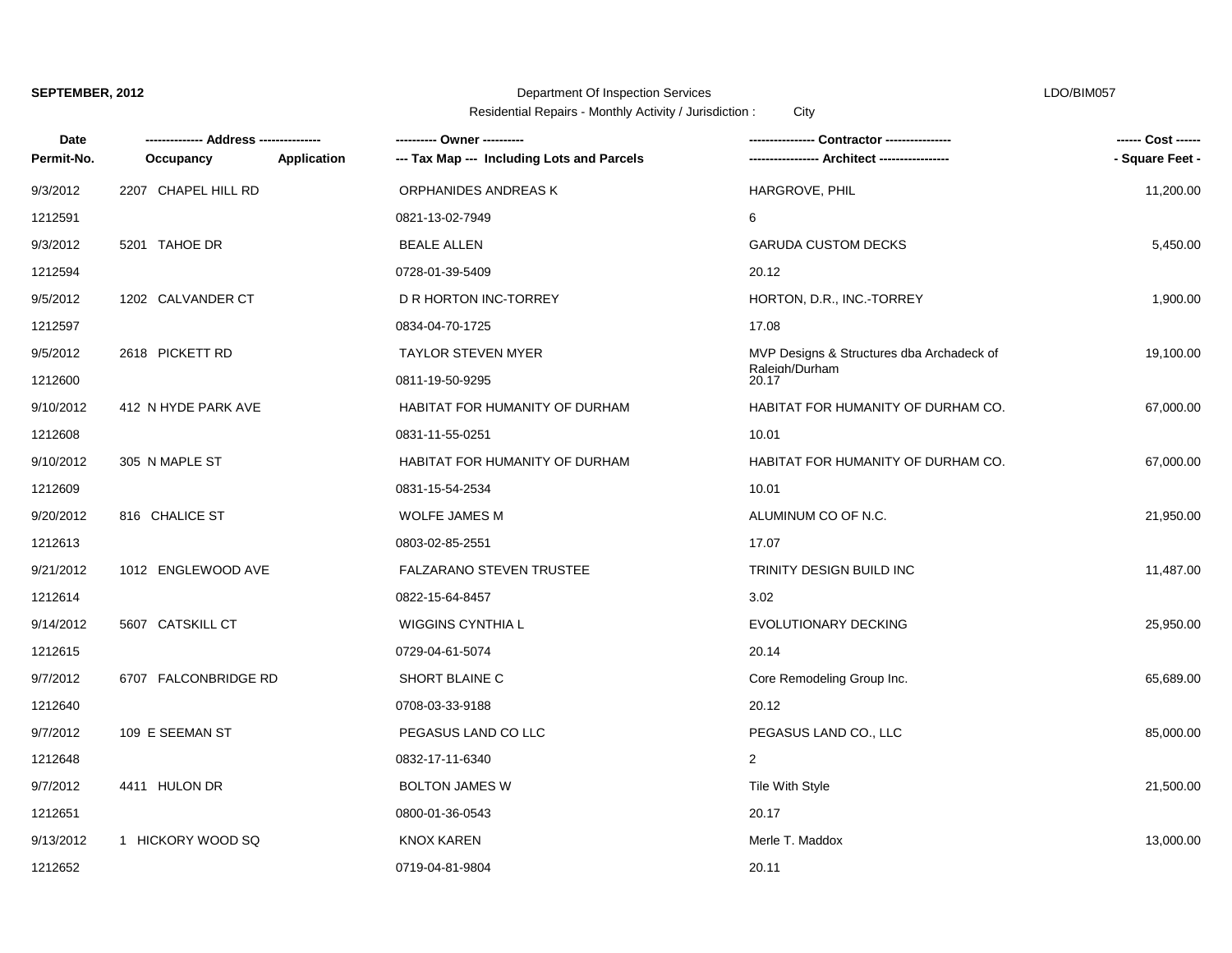# Department Of Inspection Services LDO/BIM057

| Date       | --- Address ---------  |             | ---------- Owner ----------                | Contractor ---------------            |                 |
|------------|------------------------|-------------|--------------------------------------------|---------------------------------------|-----------------|
| Permit-No. | Occupancy              | Application | --- Tax Map --- Including Lots and Parcels |                                       | - Square Feet - |
| 9/7/2012   | 5301 OLD WELL ST       |             | <b>MOSS MATTIE</b>                         | W.D. OSBORNE GENERAL CONTRACTOR       | 30,500.00       |
| 1212654    |                        |             | 0824-04-93-8775                            | 17.08                                 |                 |
| 9/18/2012  | 4817 FORTUNES RIDGE DR |             | WOMBLE CINDY K                             | <b>SPACE BUILDERS</b>                 | 9,643.00        |
| 1212657    |                        |             | 0729-03-12-2674                            | 20.11                                 |                 |
| 9/11/2012  | 6060 PINE GLEN TRL     |             | <b>GREENS OF PINE GLEN</b>                 | EMPIRE CORPORATION OF TENNESSEE, INC. | 19,270.00       |
| 1212670    |                        |             | 0728-03-35-4316                            | 20.12                                 |                 |
| 9/11/2012  | 6020 PINE GLEN TRL     |             | <b>GREENS OF PINE GLEN</b>                 | EMPIRE CORPORATION OF TENNESSEE, INC. | 19,270.00       |
| 1212671    |                        |             | 0728-03-35-4316                            | 20.12                                 |                 |
| 9/11/2012  | 6000 PINE GLEN TRL     |             | <b>GREENS OF PINE GLEN</b>                 | EMPIRE CORPORATION OF TENNESSEE, INC. | 17,491.00       |
| 1212672    |                        |             | 0728-03-35-4316                            | 20.12                                 |                 |
| 9/11/2012  | 6101 PINE GLEN TRL     |             | <b>GREENS OF PINE GLEN</b>                 | EMPIRE CORPORATION OF TENNESSEE, INC. | 19,270.00       |
| 1212673    |                        |             | 0728-03-35-4316                            | 20.12                                 |                 |
| 9/11/2012  | 6100 PINE GLEN TRL     |             | <b>GREENS OF PINE GLEN</b>                 | EMPIRE CORPORATION OF TENNESSEE, INC. | 19,270.00       |
| 1212674    |                        |             | 0728-03-35-4316                            | 20.12                                 |                 |
| 9/11/2012  | 6101 GREEN HOLLOW LN   |             | <b>GREENS OF PINE GLEN</b>                 | EMPIRE CORPORATION OF TENNESSEE, INC. | 25,496.00       |
| 1212675    |                        |             | 0728-03-35-4316                            | 20.12                                 |                 |
| 9/11/2012  | 6201 GREEN HOLLOW LN   |             | <b>GREENS OF PINE GLEN</b>                 | EMPIRE CORPORATION OF TENNESSEE, INC. | 15,416.00       |
| 1212676    |                        |             | 0728-03-35-4316                            | 20.12                                 |                 |
| 9/11/2012  | 6301 GREEN HOLLOW LN   |             | <b>GREENS OF PINE GLEN</b>                 | EMPIRE CORPORATION OF TENNESSEE, INC. | 19,270.00       |
| 1212677    |                        |             | 0728-03-35-4316                            | 20.12                                 |                 |
| 9/11/2012  | 6401 GREEN HOLLOW LN   |             | <b>GREENS OF PINE GLEN</b>                 | EMPIRE CORPORATION OF TENNESSEE, INC. | 25,496.00       |
| 1212678    |                        |             | 0728-03-35-4316                            | 20.12                                 |                 |
| 9/11/2012  | 6300 GREEN HOLLOW LN   |             | <b>GREENS OF PINE GLEN</b>                 | EMPIRE CORPORATION OF TENNESSEE, INC. | 19,270.00       |
| 1212679    |                        |             | 0728-03-35-4316                            | 20.12                                 |                 |
| 9/11/2012  | 6200 GREEN HOLLOW LN   |             | <b>GREENS OF PINE GLEN</b>                 | EMPIRE CORPORATION OF TENNESSEE, INC. | 7,708.00        |
| 1212680    |                        |             | 0728-03-35-4316                            | 20.12                                 |                 |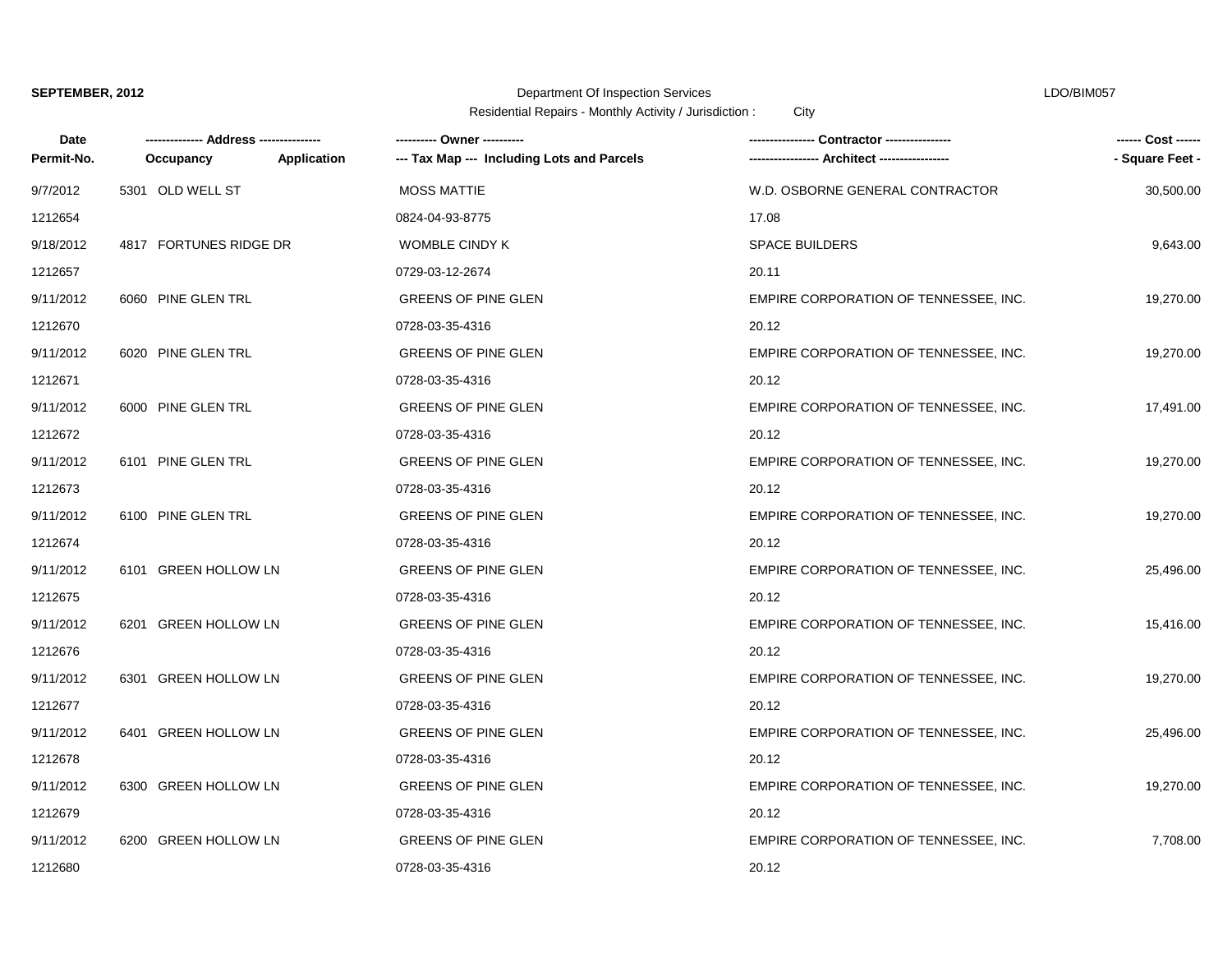# Department Of Inspection Services LDO/BIM057

| <b>Date</b> |                          |             | ---------- Owner ----------                | Contractor ----------------                       | ------ Cost ------ |
|-------------|--------------------------|-------------|--------------------------------------------|---------------------------------------------------|--------------------|
| Permit-No.  | Occupancy                | Application | --- Tax Map --- Including Lots and Parcels |                                                   | - Square Feet -    |
| 9/11/2012   | 6100 GREEN HOLLOW LN     |             | <b>GREENS OF PINE GLEN</b>                 | EMPIRE CORPORATION OF TENNESSEE, INC.             | 19,270.00          |
| 1212681     |                          |             | 0728-03-35-4316                            | 20.12                                             |                    |
| 9/11/2012   | 6220 PINE GLEN TRL       |             | GREENS OF PINE GLEN                        | EMPIRE CORPORATION OF TENNESSEE, INC.             | 13,637.00          |
| 1212682     |                          |             | 0728-03-35-4316                            | 20.12                                             |                    |
| 9/11/2012   | 6200 PINE GLEN TRL       |             | <b>GREENS OF PINE GLEN</b>                 | EMPIRE CORPORATION OF TENNESSEE, INC.             | 19,270.00          |
| 1212683     |                          |             | 0728-03-35-4316                            | 20.12                                             |                    |
| 9/7/2012    | 701 CARROLL ST           |             | HAMPTON KENNETH GRAY                       | SIGMA GENERAL CONTRACTING, LLC                    | 6,500.00           |
| 1212705     |                          |             | 0821-11-47-9262                            | 5                                                 |                    |
| 9/14/2012   | 3116 BUCKINGHAM RD       |             | <b>HARRIS HELEN ALLEN</b>                  | CHASE BUILDING COMPANY                            | 50,000.00          |
| 1212709     |                          |             | 0810-19-51-8303                            | 20.07                                             |                    |
| 9/7/2012    | 115 S DRIVER ST          |             | <b>HISTORIC YES LLC</b>                    | WILSON, C.T., CONST. CO.                          | 1,000.00           |
| 1212720     |                          |             | 0831-15-63-2482                            | 10.01                                             |                    |
| 9/13/2012   | 33 SURREY LN             |             | <b>TYSON MARIAN MOSELEY</b>                | DiRienzo Builders, LLC                            | 18,903.00          |
| 1212721     |                          |             | 0719-02-89-1216                            | 20.07                                             |                    |
| 9/12/2012   | 5612 FRENCHMANS CREEK DR |             | WARD BETHANY M                             | Wood Construction Company - t/a Wood Construction | 8,000.00           |
| 1212730     |                          |             | 0727-02-96-1832                            | Company. Inc.<br>20.13                            |                    |
| 9/14/2012   | 5118 KEMMONT RD          |             | <b>BROTHERS JONATHAN</b>                   |                                                   | 10,500.00          |
| 1212762     |                          |             | 0729-04-72-4734                            | 20.10                                             |                    |
| 9/14/2012   | 5 WINTHROP CT            |             | RHODES LISA L                              | <b>SPACE BUILDERS</b>                             | 61,589.00          |
| 1212763     |                          |             | 0719-03-24-7313                            | 20.08                                             |                    |
| 9/19/2012   | 215 DUNHILL DR           |             | RIDDLE JOHN LEE                            | DAVID STRUM BUILDERS                              | 6,100.00           |
| 1212773     |                          |             | 0718-02-98-0052                            | 20.11                                             |                    |
| 9/17/2012   | 1003 MONMOUTH AVE        |             | MORGAN KEVIN J                             | Hershberger, Todd Brindley                        | 49,000.00          |
| 1212774     |                          |             | 0822-19-71-0232                            | 3.02                                              |                    |
| 9/17/2012   | 1203 DREW ST             |             | GONZALEZ SIMON GONZALEZ                    | Emma Salgado                                      | 5,800.00           |
| 1212776     |                          |             | 0831-07-59-5858                            | 9                                                 |                    |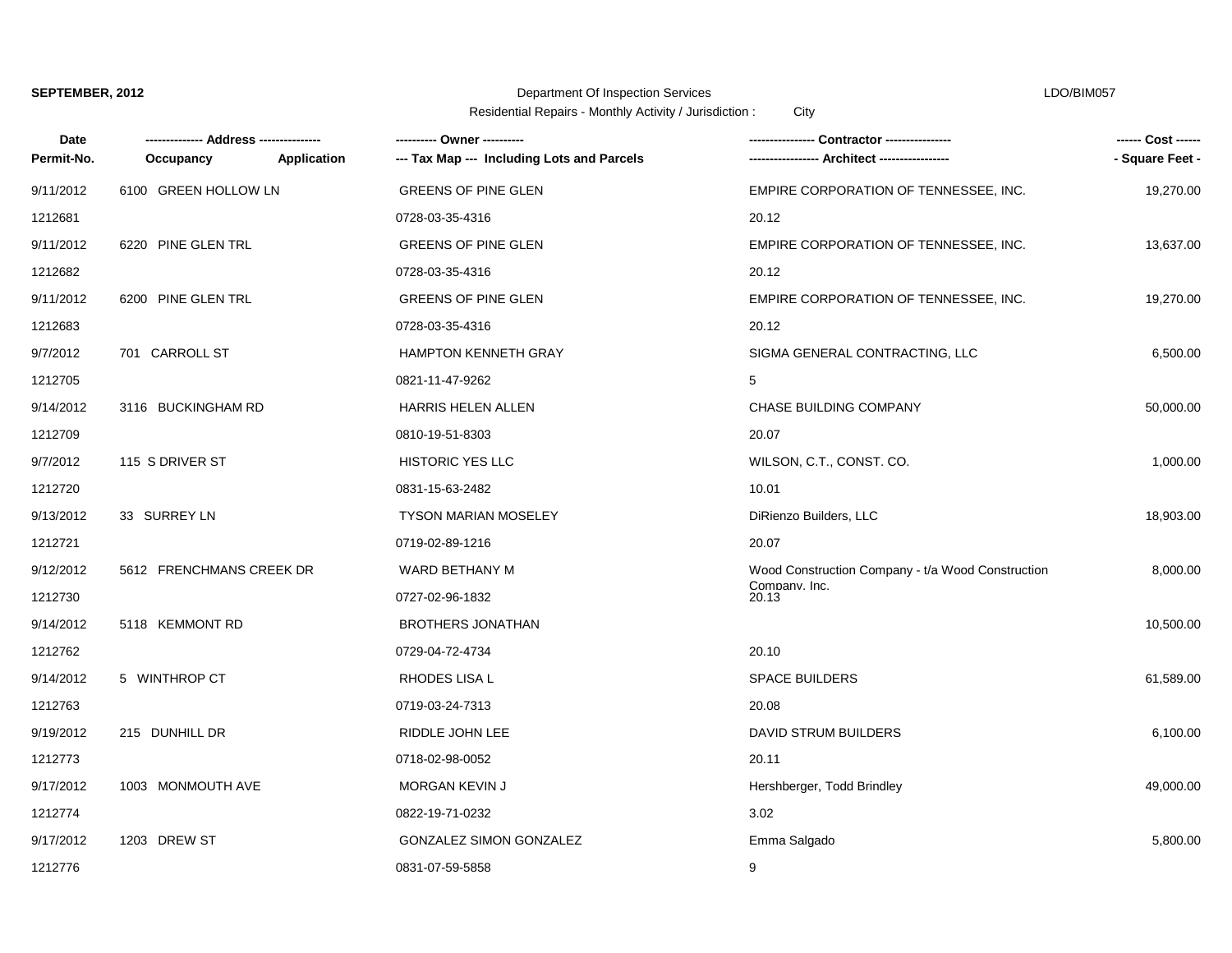### Department Of Inspection Services LDO/BIM057

| Date       |                         |             | ---------- Owner ----------                | - Contractor ------------ | ------ Cost ------ |
|------------|-------------------------|-------------|--------------------------------------------|---------------------------|--------------------|
| Permit-No. | Occupancy               | Application | --- Tax Map --- Including Lots and Parcels |                           | - Square Feet -    |
| 9/17/2012  | 10 E GLEEWOOD PL        |             | <b>JONES WENDY</b>                         | <b>ADAM SIEGNER</b>       | 3,200.00           |
| 1212779    |                         |             | 0738-01-19-0697                            | 20.10                     |                    |
| 9/20/2012  | 2826 DEVON RD           |             | EASTERLIN DONALD J III                     | <b>Steve Lavenets</b>     | 15,000.00          |
| 1212786    |                         |             | 0810-19-70-3826                            | 20.08                     |                    |
| 9/18/2012  | 3 SEAWELL CT            |             | <b>GUNN WILLIAM B</b>                      | DECKS BY ALL MEANS        | 17,920.00          |
| 1212791    |                         |             | 0850-03-10-6019                            | 18.05                     |                    |
| 9/26/2012  | 5500 FORTUNES RIDGE DR  |             | <b>FREEMAN MARJORIE DIGGS</b>              | <b>ADAM SIEGNER</b>       | 2,500.00           |
| 1212793    |                         |             | 0729-03-02-5792                            | 20.11                     |                    |
| 9/19/2012  | 1205 HIBISCUS ST        |             | STATE EMPLOYEES CREDIT UNION               | PENNY, GARY WAYNE         | 21,000.00          |
| 1212798    |                         |             | 0831-07-58-9977                            | 10.02                     |                    |
| 9/19/2012  | 1217 HIBISCUS ST        |             | STATE EMPLOYEES CREDIT UNION               | PENNY, GARY WAYNE         | 21,000.00          |
| 1212800    |                         |             | 0831-07-68-1904                            | 10.02                     |                    |
| 9/19/2012  | 2233 WHITLEY DR         |             | <b>MAYNOR ELIAS K</b>                      | HUGHES CONTRACTING INC    | 42,171.00          |
| 1212802    |                         |             | 0820-06-39-5571                            | $\overline{7}$            |                    |
| 9/19/2012  | 1714 CHESTER SPRINGS RD |             | SHEARER ELIZABETH                          | Kind Green Builders, Inc. | 6,000.00           |
| 1212804    |                         |             | 0821-17-11-1800                            | 6                         |                    |
| 9/19/2012  | 1207 HIBISCUS ST        |             | STATE EMPLOYEES CREDIT UNION               | PENNY, GARY WAYNE         | 21,000.00          |
| 1212809    |                         |             | 0831-07-58-9977                            | 10.02                     |                    |
| 9/19/2012  | 1211 HIBISCUS ST        |             | STATE EMPLOYEES CREDIT UNION               | PENNY, GARY WAYNE         | 21,000.00          |
| 1212810    |                         |             | 0831-07-68-0946                            | 10.02                     |                    |
| 9/19/2012  | 1209 HIBISCUS ST        |             | STATE EMPLOYEES CREDIT UNION               | PENNY, GARY WAYNE         | 21,000.00          |
| 1212812    |                         |             | 0831-07-68-0946                            | 10.02                     |                    |
| 9/20/2012  | 217 HARGROVE ST         |             | <b>MCGRAW DENNIS D</b>                     | ROSCO'S REMODELING        | 7,870.00           |
| 1212814    |                         |             | 0832-17-00-3488                            | $\overline{2}$            |                    |
| 9/21/2012  | 1108 SHEPHERD ST        |             | <b>CUMMINGS AMY MARTIN</b>                 | MDH CONSTRUCTION          | 13,450.00          |
| 1212815    |                         |             | 0821-11-55-5290                            | $\overline{7}$            |                    |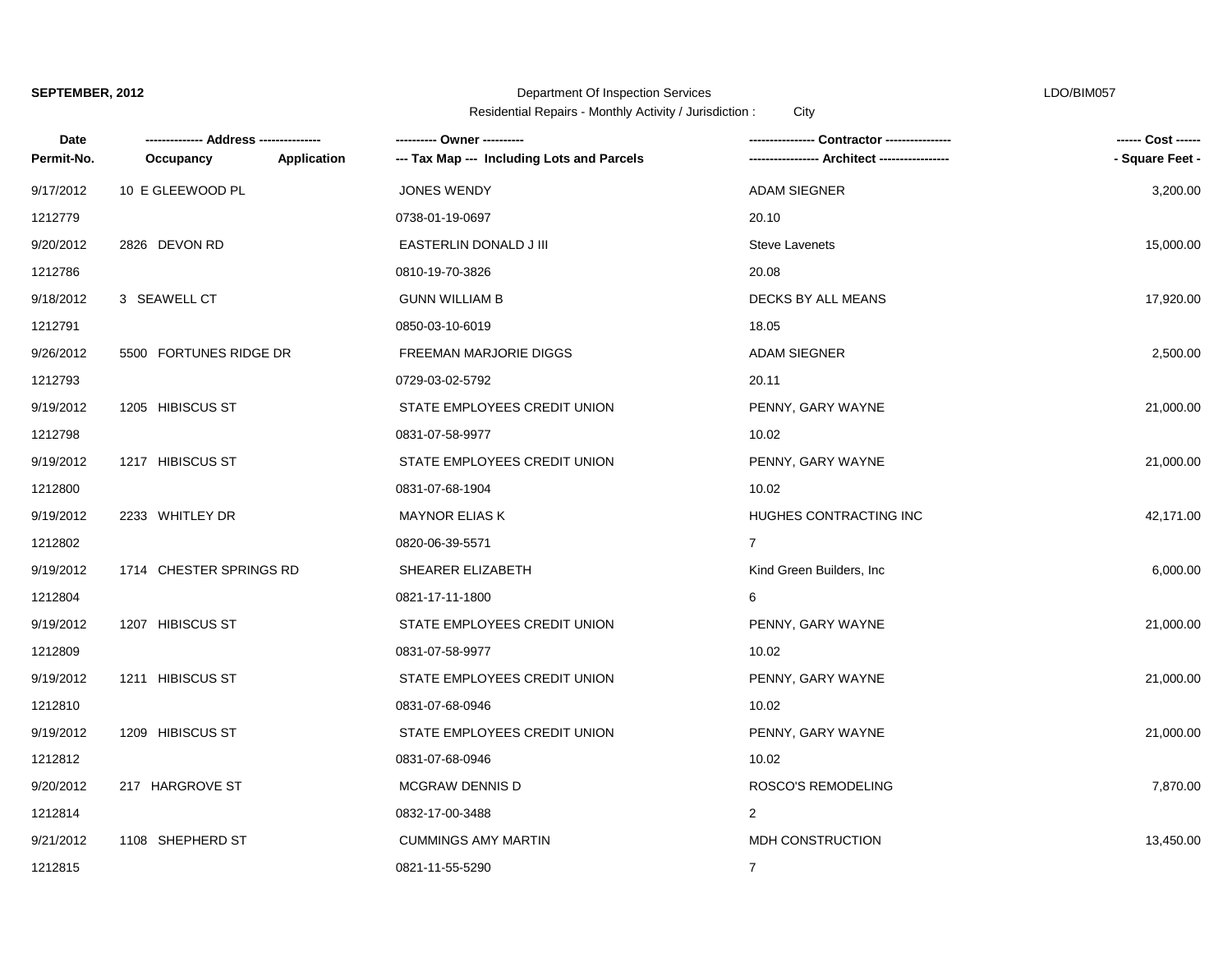### Department Of Inspection Services LDO/BIM057

| Date       |                      |             | ---------- Owner ----------                | Contractor ----------------         | ------ Cost ------ |
|------------|----------------------|-------------|--------------------------------------------|-------------------------------------|--------------------|
| Permit-No. | Occupancy            | Application | --- Tax Map --- Including Lots and Parcels | Architect ----------------          | - Square Feet -    |
| 9/19/2012  | 2637 LAWNDALE AVE    |             | RANSOM JOHN FARLEY                         |                                     | 8,500.00           |
| 1212816    |                      |             | 0822-13-04-4283                            | 4.02                                |                    |
| 9/19/2012  | 517 CECIL ST         |             | MCCOY KATRINA D                            | SIGMA GENERAL CONTRACTING, LLC      | 2,800.00           |
| 1212823    |                      |             | 0820-08-98-6533                            | 13.03                               |                    |
| 9/20/2012  | 2639 LAWNDALE AVE    |             | RANSOM JOHN FARLEY                         |                                     | 13,500.00          |
| 1212825    |                      |             | 0822-13-04-4283                            | 4.02                                |                    |
| 9/21/2012  | 3610 FOUR SEASONS DR |             | MAJORS JESSIE MAE NEAL                     | SCHREIBER CONSTRUCTION              | 27,900.00          |
| 1212838    |                      |             | 0820-19-62-3241                            | 20.09                               |                    |
| 9/27/2012  | 2715 OLD SUGAR RD    |             | TELFORD WILLIAM W JR                       | CAROLINA YARDBARNS, LLC             | 5,139.27           |
| 1212840    |                      |             | 0810-12-85-5488                            | 20.07                               |                    |
| 9/21/2012  | 3604 LOCHNORA PKWY   |             | <b>LICHTY MAYNARD E</b>                    | Boyle, LLC, Kenneth                 | 25,600.00          |
| 1212858    |                      |             | 0801-04-44-9286                            | 20.17                               |                    |
| 9/21/2012  | 1016 VIRGIE ST       |             | RANSOM JOHN FARLEY                         |                                     | 20,500.00          |
| 1212861    |                      |             | 0822-13-24-4443                            | 4.02                                |                    |
| 9/21/2012  | 2115 COPELAND WAY    |             | <b>LOPEZ MARTIN</b>                        | ALUMINUM CO OF N.C.                 | 5,560.00           |
| 1212862    |                      |             | 0707-01-09-1850                            | 20.12                               |                    |
| 9/21/2012  | 1018 VIRGIE ST       |             | RANSOM JOHN FARLEY                         |                                     | 20,500.00          |
| 1212864    |                      |             | 0822-13-24-4443                            | 4.02                                |                    |
| 9/24/2012  | 2606 NEWPORT DR      |             | <b>HARTZELL MARY V</b>                     | DeWeese Construction Services, Inc. | 1,600.00           |
| 1212867    |                      |             | 0823-14-33-3901                            | 17.05                               |                    |
| 9/20/2012  | 108 W PIEDMONT AVE   |             | SELF HELP VENTURES FUND                    | ANDRE ALLEN                         | 1,000.00           |
| 1212871    |                      |             | 0821-16-73-9330                            | 12.01                               |                    |
| 9/20/2012  | 112 W PIEDMONT AVE   |             | SELF HELP VENTURES FUND                    | ANDRE ALLEN                         | 1,000.00           |
| 1212872    |                      |             | 0821-16-73-8351                            | 12.01                               |                    |
| 9/27/2012  | 217 HARGROVE ST      |             | <b>MARIANI ROBERT A</b>                    | RER CONSTRUCTION CO.                | 3,216.00           |
| 1212878    |                      |             | 0832-17-00-3488                            | 2                                   |                    |